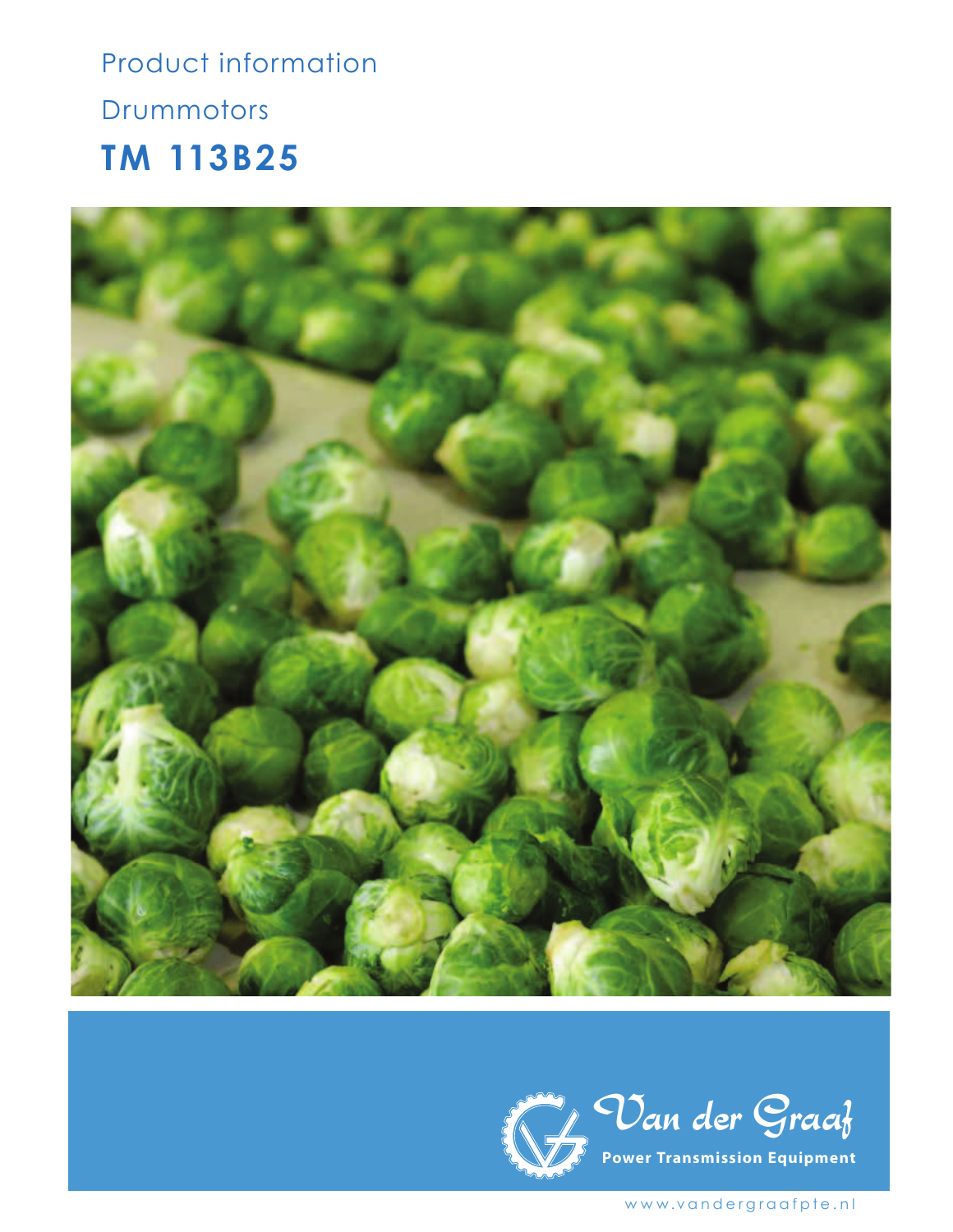# The TM 113's playground

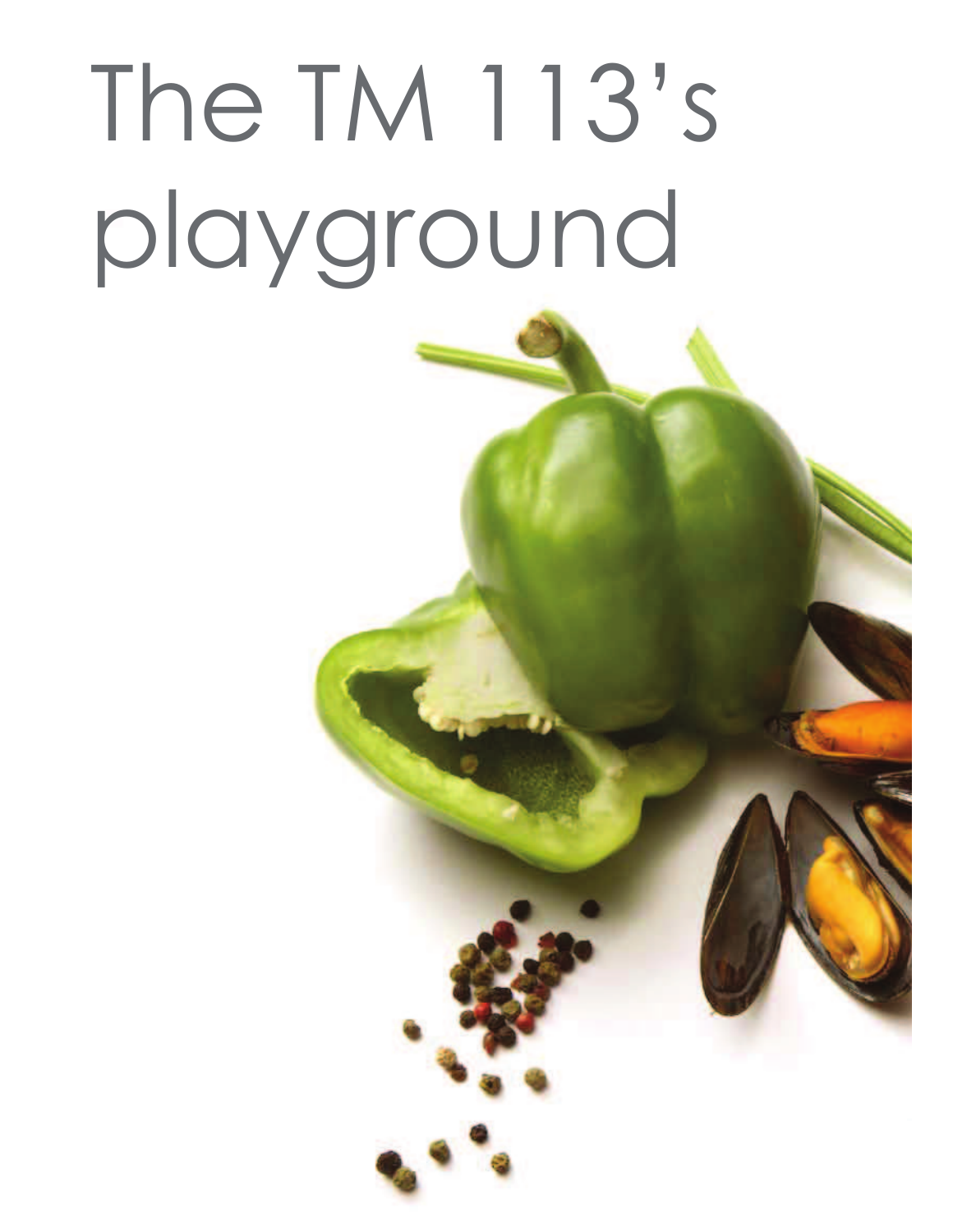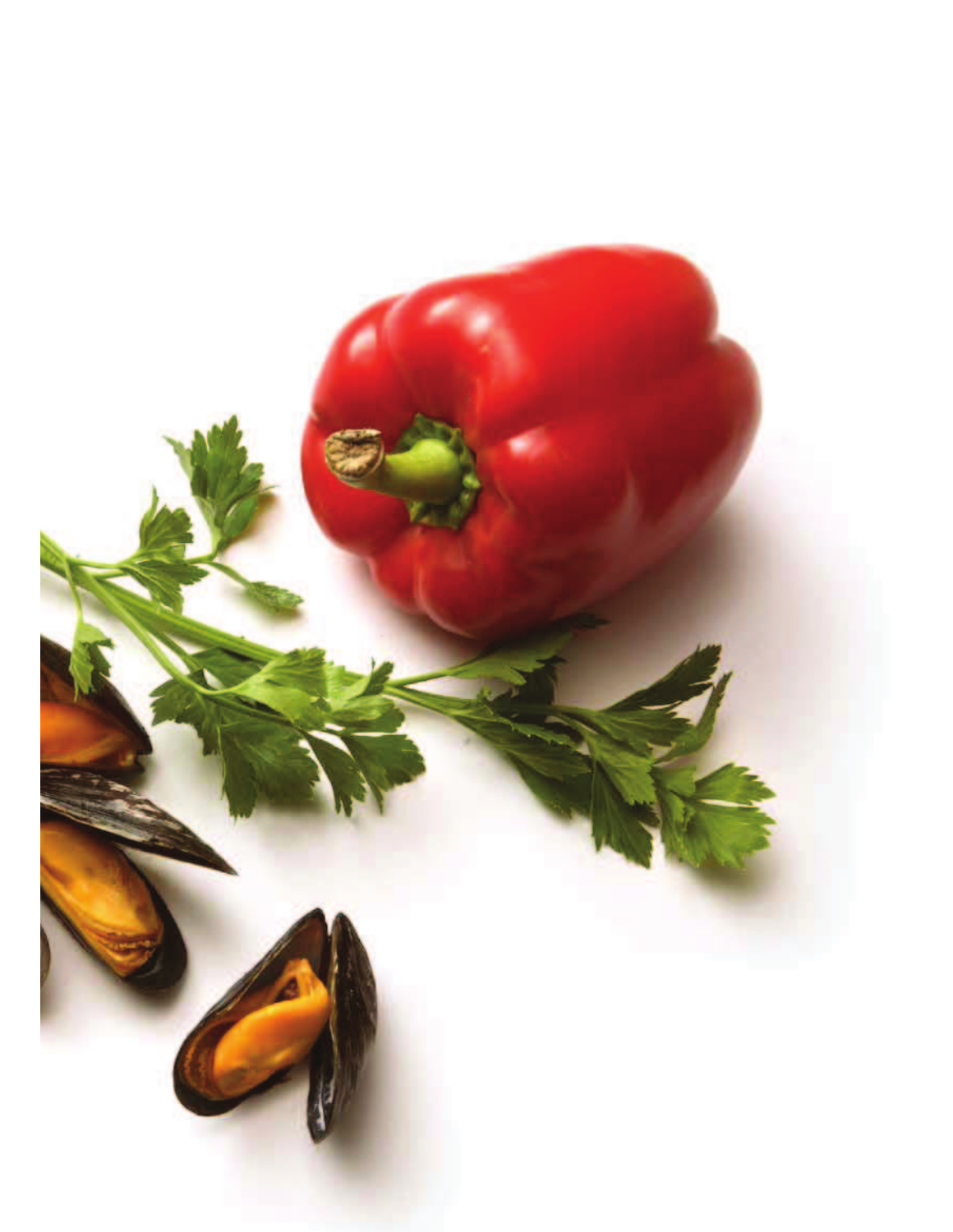#### **Introduction**



- *4* **Introduction**
- *5* Selection table
- *6* Dimensions Drummotor mild steel Dimensions Taildrum mild steel
- *7* Dimensions Drummotor stainless steel Dimensions Taildrum stainless steel
- *8* Dimensions bracket / Cable exit
- *9* Cross sectional / parts description
- *12* **Options**
- *15* Product range
- *16* Contact us

# **A wide range of applications**

Van der Graaf has achieved a prominent position on both the domestic and international market with its "GV" Drummotors. The "GV" Drummotor has found success in a wide range of applications including the following: automotive, X-ray, construction, postal, courier, mining, aggregate, airline baggage, package flow, tyre manufacturing, fish processing, poultry processing, meat processing, agriculture, fruit and vegetable, farming, forestry, baking, dairy and many more.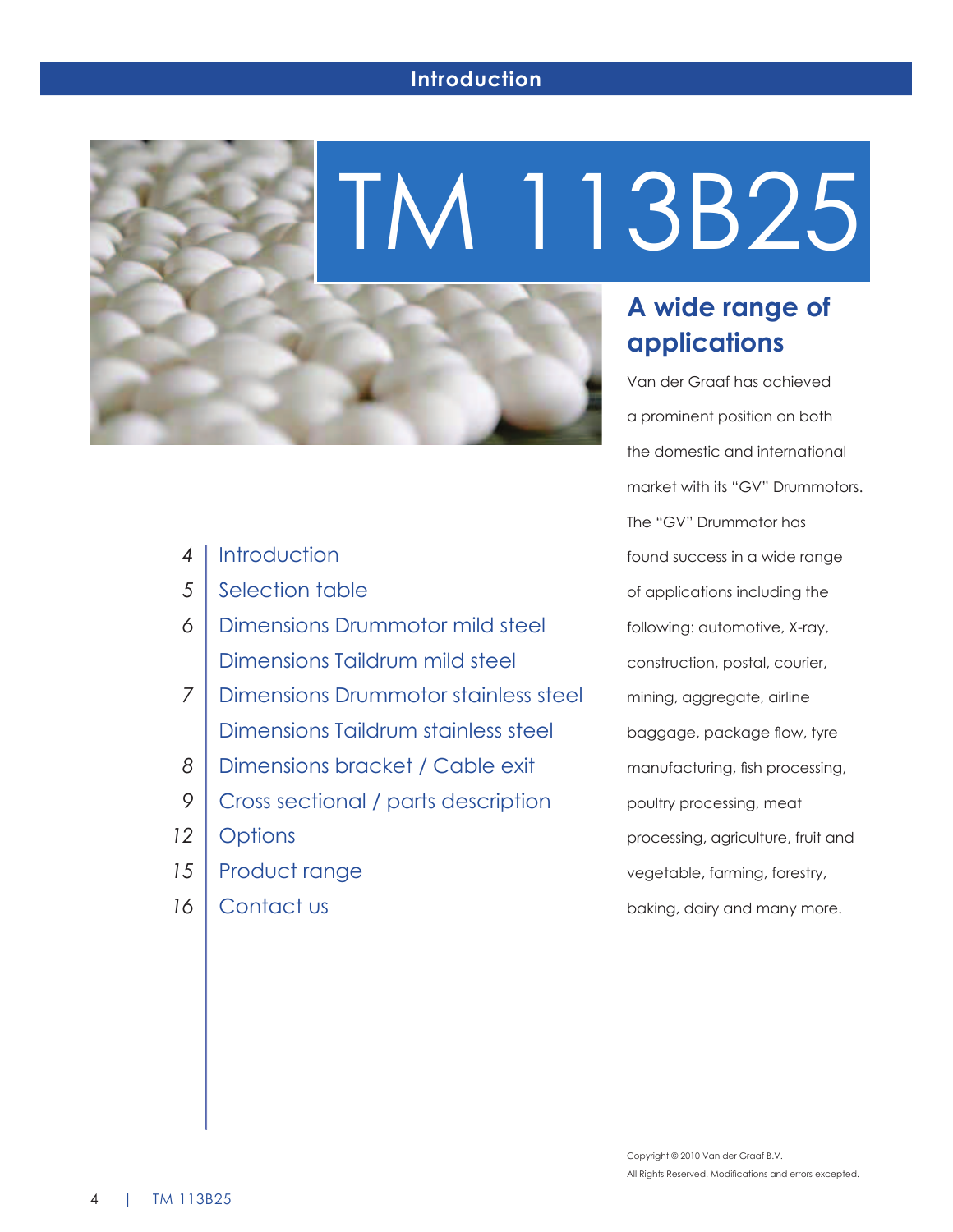

## **Selection table**

| <b>TYPE</b>                 | Power |                                           | Beltspeed m/s at 50 Hz                    |                                           |                                            |                                            |                            |                            |                             |                             |               | Min. L<br>mm       | <b>Full load</b><br>curr.           | Weight          |
|-----------------------------|-------|-------------------------------------------|-------------------------------------------|-------------------------------------------|--------------------------------------------|--------------------------------------------|----------------------------|----------------------------|-----------------------------|-----------------------------|---------------|--------------------|-------------------------------------|-----------------|
| <b>TM</b><br>113B25         | kW    | <b>Beltpull N</b>                         |                                           |                                           |                                            |                                            |                            |                            |                             |                             |               | <b>Design</b><br>B | 400 V -<br><b>50 Hz</b><br>$I =  A$ | kg<br>$L = 350$ |
| 275 Z                       | 0,55  | 4,40<br>120                               | 4,00<br>130                               | 3,20<br>165                               | 2,80<br>185                                | 2,50<br>210                                | 2,20<br>240                | 1,90<br>270                |                             |                             |               | 310                | 1,20                                | $16$            |
| 205 Z                       | 0,37  | 4,40<br>80                                | 4.00<br>90                                | 3,20<br>110                               | 2,80<br>125                                | 2,50<br>140                                |                            |                            |                             |                             |               | 310                | 0,80                                | 16              |
| 405 Z<br>405 PL2            | 0,37  | 2,20<br>160<br>0,85<br>400                | 2,00<br>175<br>0,70<br>485                | 1,60<br>220<br>0,65<br>525                | 1,40<br>250<br>0,55<br>620                 | 1,25<br>280<br>0,50<br>680                 | 1,10<br>320<br>0,45<br>755 | 0,95<br>370<br>0,40<br>850 | 0,75<br>470<br>0,34<br>1000 | 0,60<br>585<br>0,27<br>1150 |               | 360                | 1,35                                | 16              |
| 234 Z                       | 0,25  | 4,40<br>55                                | 4,00<br>60                                | 3,20<br>75                                | 2,80<br>85                                 | 2,50<br>95                                 |                            |                            |                             |                             |               | 260                | 0,65                                | 16              |
| 434 Z<br>434 PL2            | 0,25  | 2,20<br>110<br>0,85<br>270                | 2,00<br>120<br>0,75<br>305                | 1,60<br>150<br>0,70<br>330                | 1,40<br>170<br>0,65<br>355                 | 1,25<br>190<br>0,55<br>420                 | 1,10<br>215<br>0,50<br>460 | 0,95<br>250<br>0,45<br>510 | 0,40<br>575                 | 0,34<br>675                 | 0,27<br>850   | 310                | 0,70                                | 16              |
| 634 Z<br>634 PL2            | 0,25  | 1,00<br>240<br>0,29<br>795                | 0,90<br>265<br>0,25<br>920                | 0,80<br>295<br>0,21<br>1095               | 0,70<br>340<br>0,17<br>1150                | 0,60<br>395                                | 0,50<br>475                | 0,40<br>595                |                             |                             |               | 360                | 0,95                                | 16              |
| 425 Z<br>425 PL2<br>425 PL3 | 0,18  | 1,60<br>105<br>0,85<br>195<br>0,20<br>790 | 1,40<br>120<br>0,75<br>220<br>0,18<br>880 | 1,25<br>135<br>0,70<br>235<br>0,16<br>990 | 1,10<br>155<br>0,65<br>255<br>0,13<br>1150 | 0,95<br>180<br>0,55<br>300<br>0,11<br>1150 | 0,50<br>330                | 0,45<br>370                | 0,40<br>415                 | 0,34<br>485                 | 0,27<br>615   | 275<br>275<br>310  | 0,55                                | 16              |
| 625 Z<br>625 PL2            | 0,18  | 0,90<br>190<br>0,25<br>660                | 0,80<br>214<br>0,21<br>790                | 0,70<br>244<br>0,17<br>975                | 0,60<br>285                                |                                            |                            |                            |                             |                             |               | 310                | 0,65                                | 16              |
| 416 Z<br>416 PL2<br>416 PL3 | 0,12  | 1,10<br>105<br>0,85<br>130<br>0,18<br>585 | 0,95<br>120<br>0,75<br>145<br>0,11<br>960 | 0,70<br>160<br>0,07<br>1150               | 0,65<br>170                                | 0,55<br>200                                | 0,50<br>220                | 0,45<br>245                | 0,40<br>275                 | 0,34<br>325                 | 0,27<br>410   | 260<br>260<br>310  | 0,40                                | 16              |
| 816 PL2<br>816 PL3          | 0,12  | 0,31<br>355<br>0,10<br>1055               | 0,22<br>500<br>0,08<br>1150               | 0,20<br>550                               | 0,16<br>690                                | 0,13<br>850                                |                            |                            |                             |                             |               | 310<br>360         | 0,65                                | 16              |
| 811 PL2<br>811 PL3          | 0,08  | 0,31<br>235<br>0,10<br>705                | 0,26<br>285<br>0,08<br>880                | 0,22<br>335<br>0,07<br>1005               | 0,20<br>370<br>0,06<br>1150                | 0,16<br>460<br>0,05<br>1150                | 0,13<br>565                |                            |                             |                             |               | 260<br>310         | 0,45                                | 16              |
| 807 PL3<br>807 PL4          | 0,05  | 0,06<br>735<br>0,025<br>1150              | 0,05<br>880<br>0,023<br>1150              | 0,033<br>1150<br>0,021<br>1150            | 0,019<br>1150                              | 0,016<br>1150                              | 0,015<br>1150              | 0,013<br>1150              | 0,012<br>1150               | 0,010<br>1150               | 0,008<br>1150 | 310<br>360         | 0,30                                | 16              |
| 805 PL3                     | 0,04  | 0,10<br>350                               | 0,08<br>440                               | 0,07<br>505                               | 0,06<br>585                                | 0,05<br>705                                | 0,033<br>1065              |                            |                             |                             |               | 285                | 0,25                                | 16              |

Available standard facewidth's: 260 - 275 - 310 - 360 - 410 - 460 - 510 - 560 - 610 - 660 - 710 - 760 - 810 - 860 mm

When an electro-mechanical brake is fitted, the minimum facewidth is increased by 75 mm

The total weight of a Drummotor grows approx. 1,8 kg per 100 mm

Maximum beltpull: 1150 N (Imax on request or on data plate)

Available torque: (Beltpull N x drum diameter m) / 2 Nm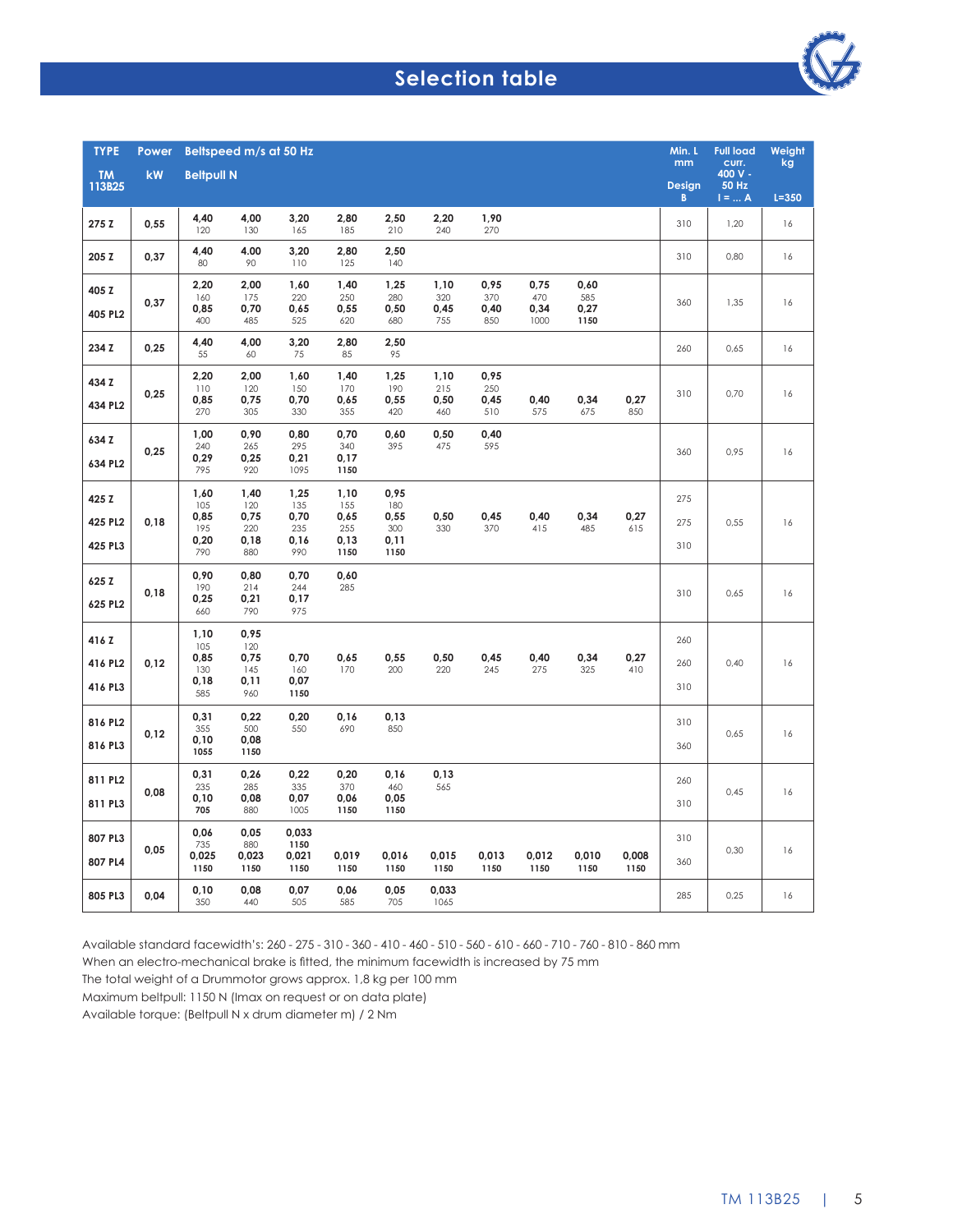## TM 113B25

TM 113B25, mild steel Drummotor with polyamide junctionbox



## KT 113B25

KT 113B25, mild steel Taildrum

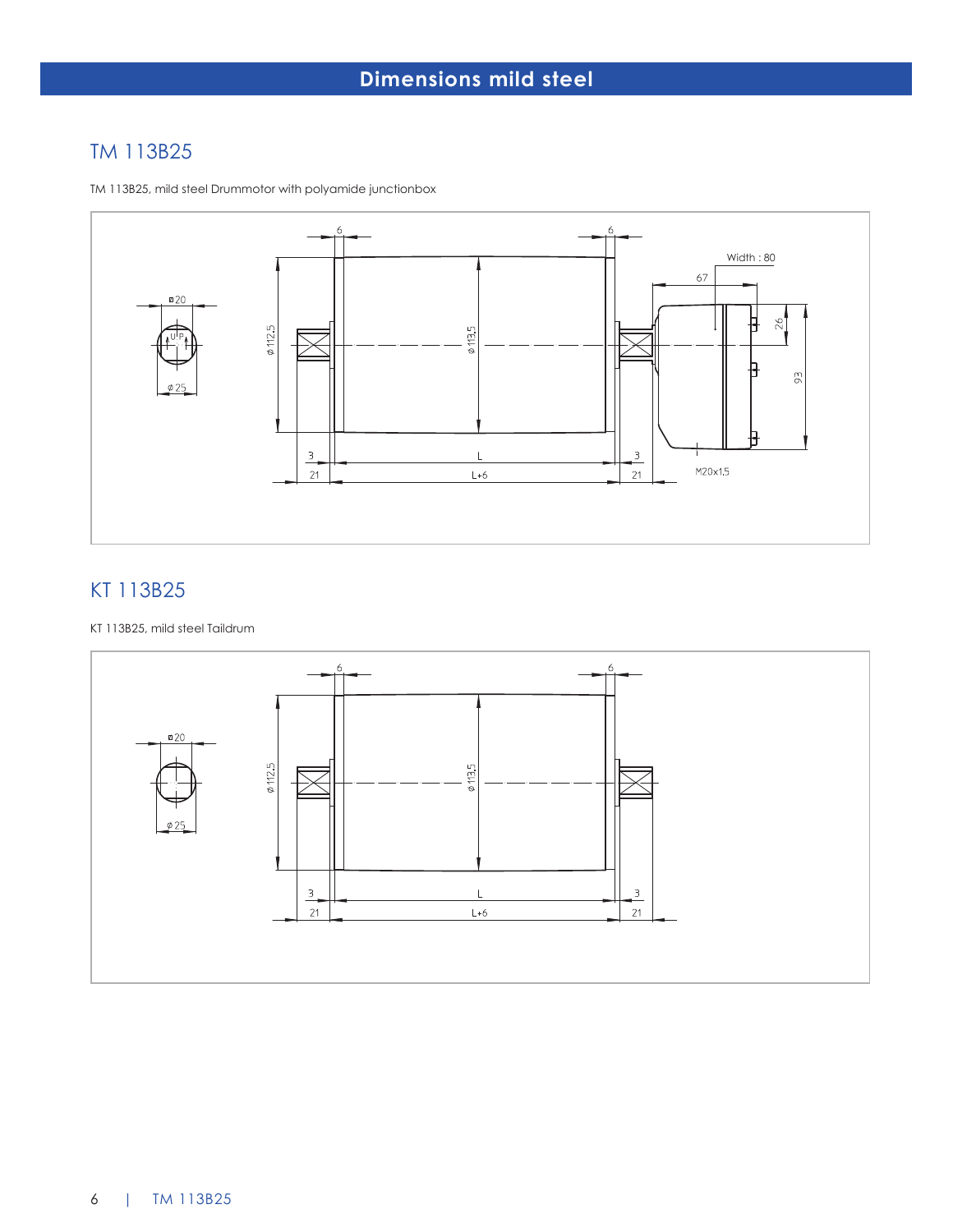

### TM 113B25 CR

TM 113B25 CR, stainless steel Drummotor with polyamide junctionbox and CR sealing



## KT 113B25 CR

KT 113B25 CR, stainless steel Taildrum with CR sealing

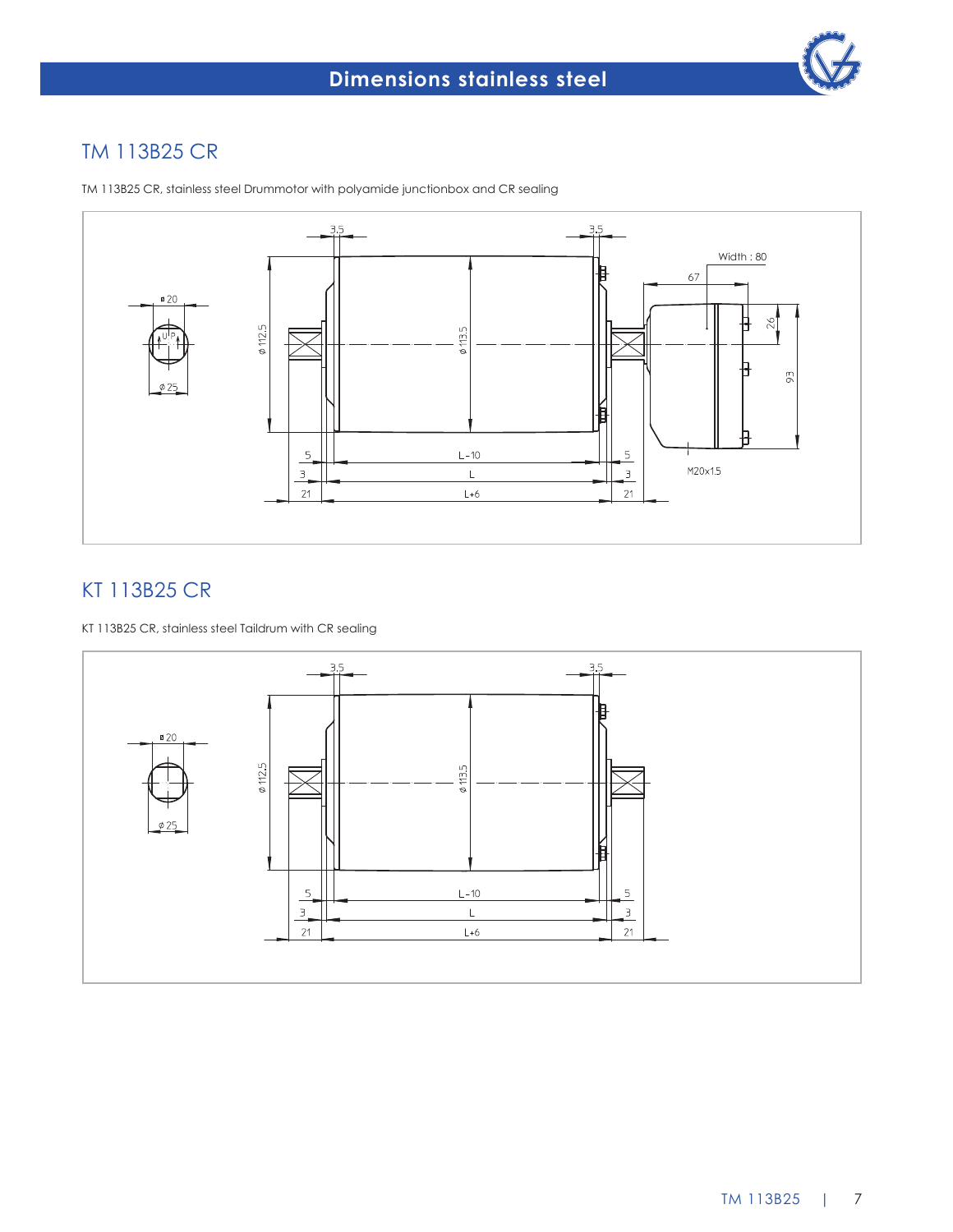#### AB 20

AB 20, cast iron or stainless steel bracket Weight: 0,6 kg per pair



Standard design of a TM 113B25 is with a polyamide junctionbox. For stainless steel design, this can be either a polyamide or stainless steel junctionbox.

On request a Drummotor can be fitted with a cable. In this case it is important to know the available voltage (preferably 1 voltage), the length of the cable, whether the cable is shielded or not and the type of cable exit. An overview of available cable exits is shown below.

## Option 1

Straight cable exit with cable gland



Elbow cable exit with cable gland (minimum facewidth increases with 25 mm)





#### Option 4

Open cable exit (minimum facewidth increases with 25 mm)

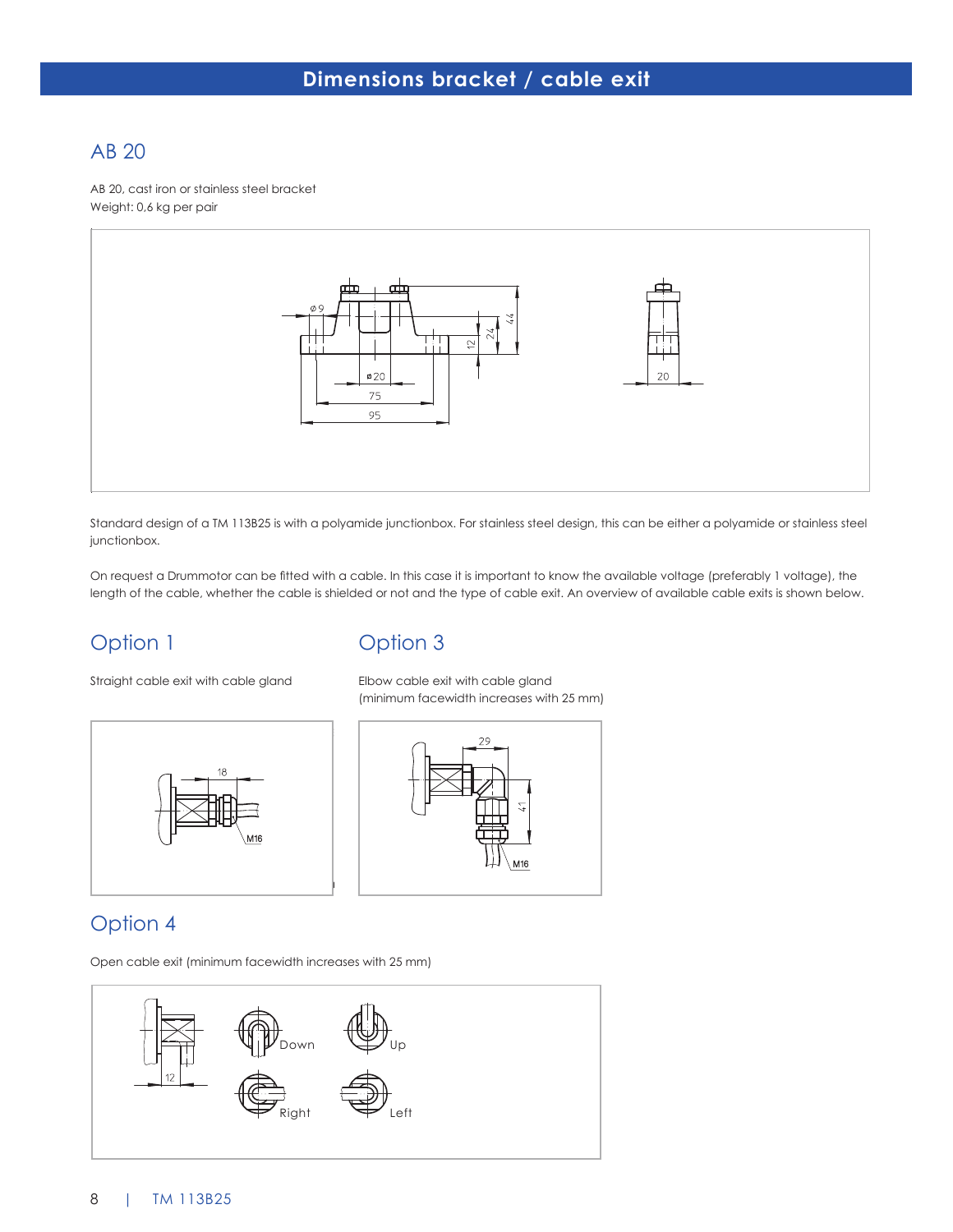# **Cross sectional / parts description**



# TM 113B25 Z Legenda



| allbearing incl.<br>topping plug<br>Vave washer<br>unctionbox<br>otaplate<br>ockstop<br>$\overline{\mathsf{H}}$<br>က္က<br>55<br>57<br>Needlebearing<br>3earing race<br><b>Ballbearing</b><br>Gammaring<br><b>Ballbearing</b><br>shim plated<br>Ballbearing<br>sallbearing<br>Circlip<br>45C<br>37A<br>45D<br>38<br>$\overline{\omega}$<br>45<br>loothed lock washer<br>Cyl. head screw<br>Cyl. head screw<br>erminalboard<br>nt. hex screw<br>Springring<br>O-ring<br>jetscrew<br>Key<br>24A<br>23<br>24<br>27<br>22<br>$\overline{2}$<br>29<br>Cable passage<br>nt. hex screw<br>int. hex screw<br>nt. hex screw<br>nsert pinion<br><b>Rotor</b><br>Pinion<br>Stator<br>Gear<br>Findlange<br>Findlange<br>Searhousing<br>Motoflange<br>Mountingring<br>Mountingring<br>Mountingring<br>Mountingring<br>A<br>A A m + 4 m 5 v<br>TM 113B25 |  | $\overline{\overline{e}}$ | nternal gear | springring | Vasher | <b>Diseal</b>    |
|-------------------------------------------------------------------------------------------------------------------------------------------------------------------------------------------------------------------------------------------------------------------------------------------------------------------------------------------------------------------------------------------------------------------------------------------------------------------------------------------------------------------------------------------------------------------------------------------------------------------------------------------------------------------------------------------------------------------------------------------------------------------------------------------------------------------------------------------|--|---------------------------|--------------|------------|--------|------------------|
|                                                                                                                                                                                                                                                                                                                                                                                                                                                                                                                                                                                                                                                                                                                                                                                                                                           |  |                           |              |            |        |                  |
|                                                                                                                                                                                                                                                                                                                                                                                                                                                                                                                                                                                                                                                                                                                                                                                                                                           |  |                           |              |            |        |                  |
|                                                                                                                                                                                                                                                                                                                                                                                                                                                                                                                                                                                                                                                                                                                                                                                                                                           |  |                           |              |            |        |                  |
|                                                                                                                                                                                                                                                                                                                                                                                                                                                                                                                                                                                                                                                                                                                                                                                                                                           |  |                           |              |            |        | unctionbox cover |
|                                                                                                                                                                                                                                                                                                                                                                                                                                                                                                                                                                                                                                                                                                                                                                                                                                           |  |                           |              |            |        |                  |
|                                                                                                                                                                                                                                                                                                                                                                                                                                                                                                                                                                                                                                                                                                                                                                                                                                           |  |                           |              |            |        |                  |
|                                                                                                                                                                                                                                                                                                                                                                                                                                                                                                                                                                                                                                                                                                                                                                                                                                           |  |                           |              |            |        |                  |
|                                                                                                                                                                                                                                                                                                                                                                                                                                                                                                                                                                                                                                                                                                                                                                                                                                           |  |                           |              |            |        |                  |
|                                                                                                                                                                                                                                                                                                                                                                                                                                                                                                                                                                                                                                                                                                                                                                                                                                           |  |                           |              |            |        |                  |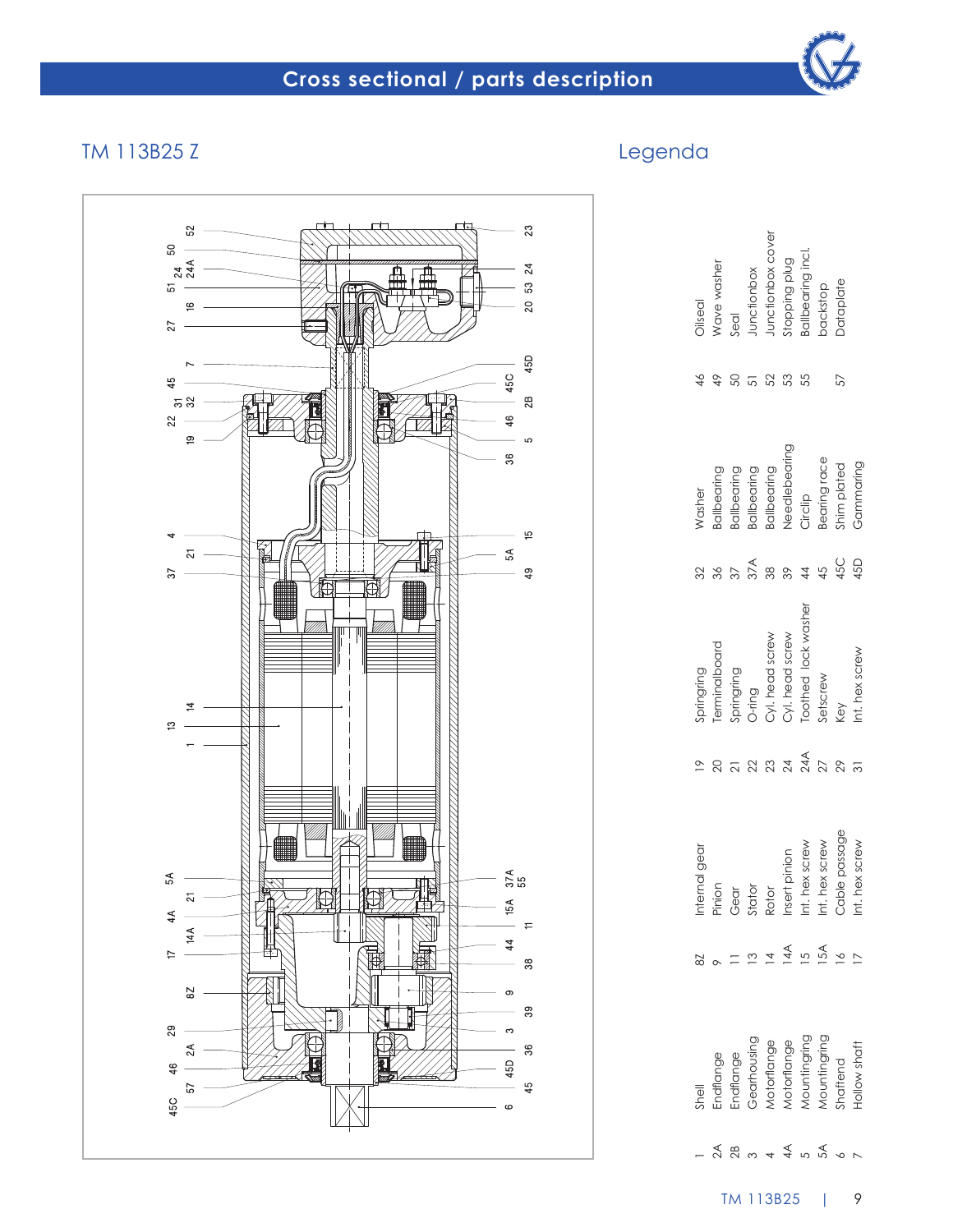# **Cross sectional / parts description**

# TM 113B25 PL2 Legenda



|                | iheil                                                                                                                        | iternal gear        |                | nt. hex screw      |               | Setscrew      | 45D | Gammaring         |
|----------------|------------------------------------------------------------------------------------------------------------------------------|---------------------|----------------|--------------------|---------------|---------------|-----|-------------------|
|                | indflange                                                                                                                    | <b>iternal</b> gear | $\frac{1}{2}$  | Int. hex screw     |               | key           |     | <b>Diseal</b>     |
|                | indflange                                                                                                                    | Cylindrical pin     |                | Cable passage      |               | nt. hex screw |     | Vave washer       |
|                |                                                                                                                              | Cylindrical pin     |                | nt. hex screw      |               | <b>Nasher</b> |     | ibea              |
|                |                                                                                                                              | lanetary gear       |                | pringring          |               | Ballbearing   |     | unctionbox        |
|                |                                                                                                                              | Planetary gear      |                | erminalboard       | 37            | Ballbearing   |     | unctionbox cover  |
| $25 + 45 + 56$ | Planetary carrier<br>Planetary housing<br>Motoflange<br>Mountingring<br>Mountingring<br>Mountingring<br>Shaftend<br>Shaftend | Shim                |                | ipringring         | 37A           | Ballbearing   |     | topping plug      |
|                |                                                                                                                              | stator              | $\overline{2}$ | O-ring             | 39            | Neadlebearing | 55  | sallbearing incl. |
|                |                                                                                                                              | Potor               | 23             | Cyl. head screw    | $\frac{1}{2}$ | Veadlebearing |     | ackstop           |
|                |                                                                                                                              | nsert pinion        |                | Cyl. head screw    | 45            | searing race  |     | <b>ataplate</b>   |
|                |                                                                                                                              | iunwheel            | 24A            | oothed lock washer | 45C           | shim plated   |     | ∖⊜⁄               |
|                |                                                                                                                              |                     |                |                    |               |               |     |                   |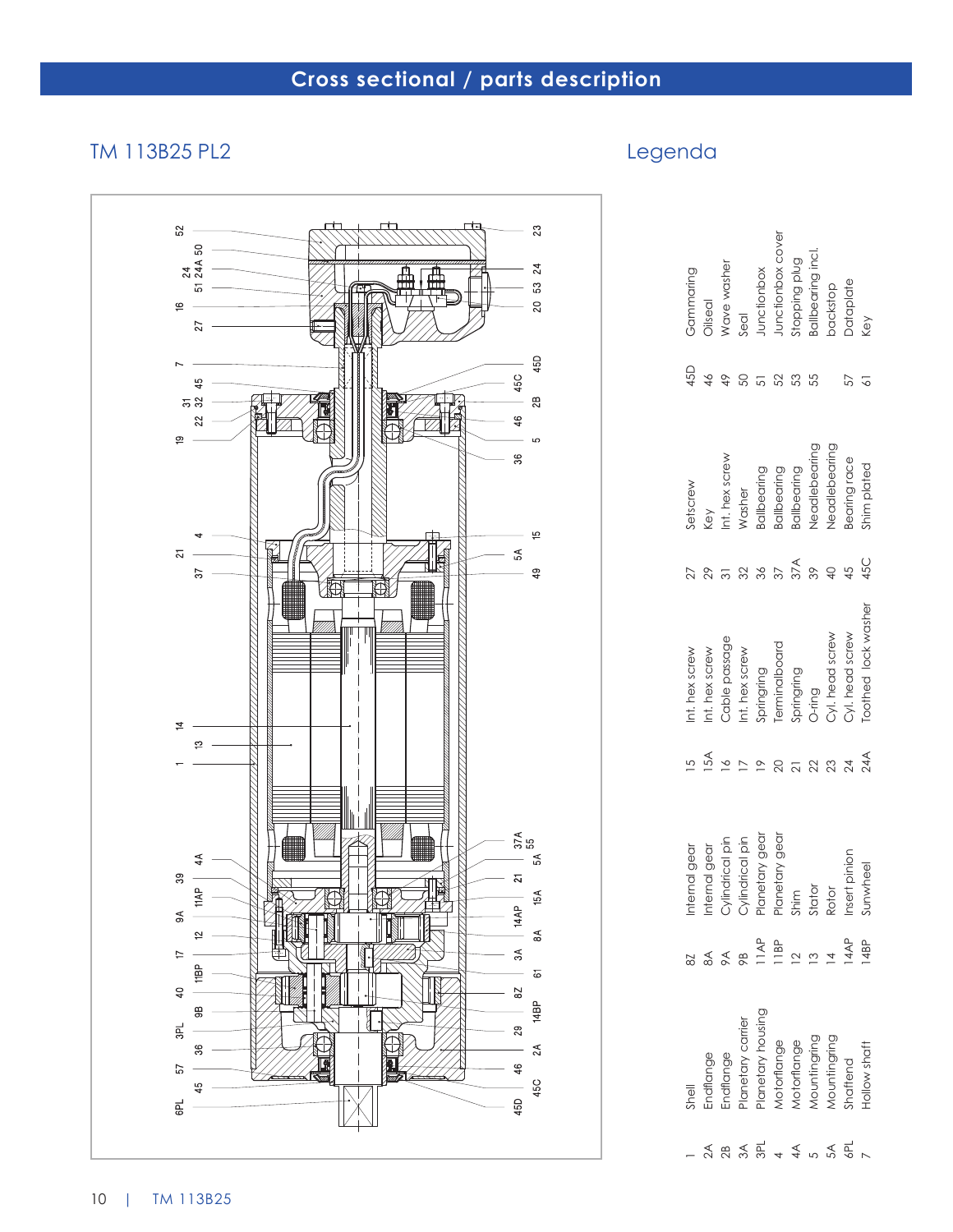# **Cross sectional / parts description**

# KT 113B25 Legenda



| <b>TM</b> |              | Shell                      | $\overline{3}$  | int. hex screw |
|-----------|--------------|----------------------------|-----------------|----------------|
|           |              | Endflange                  | 32              | Washer         |
| 113B25    | $rac{4}{28}$ |                            | $\overline{42}$ | Circlip        |
|           |              | Endflange<br>Shaft         | 45              | searing race   |
|           |              | <b>3allbearing</b>         | 45C             | shim plated    |
|           |              |                            | 45D             | Gammaring      |
|           | $\tilde{=}$  | Mountingring<br>Springring | $\frac{4}{5}$   | <b>Diseal</b>  |
|           | 22           | O-ring                     |                 |                |
|           |              |                            |                 |                |

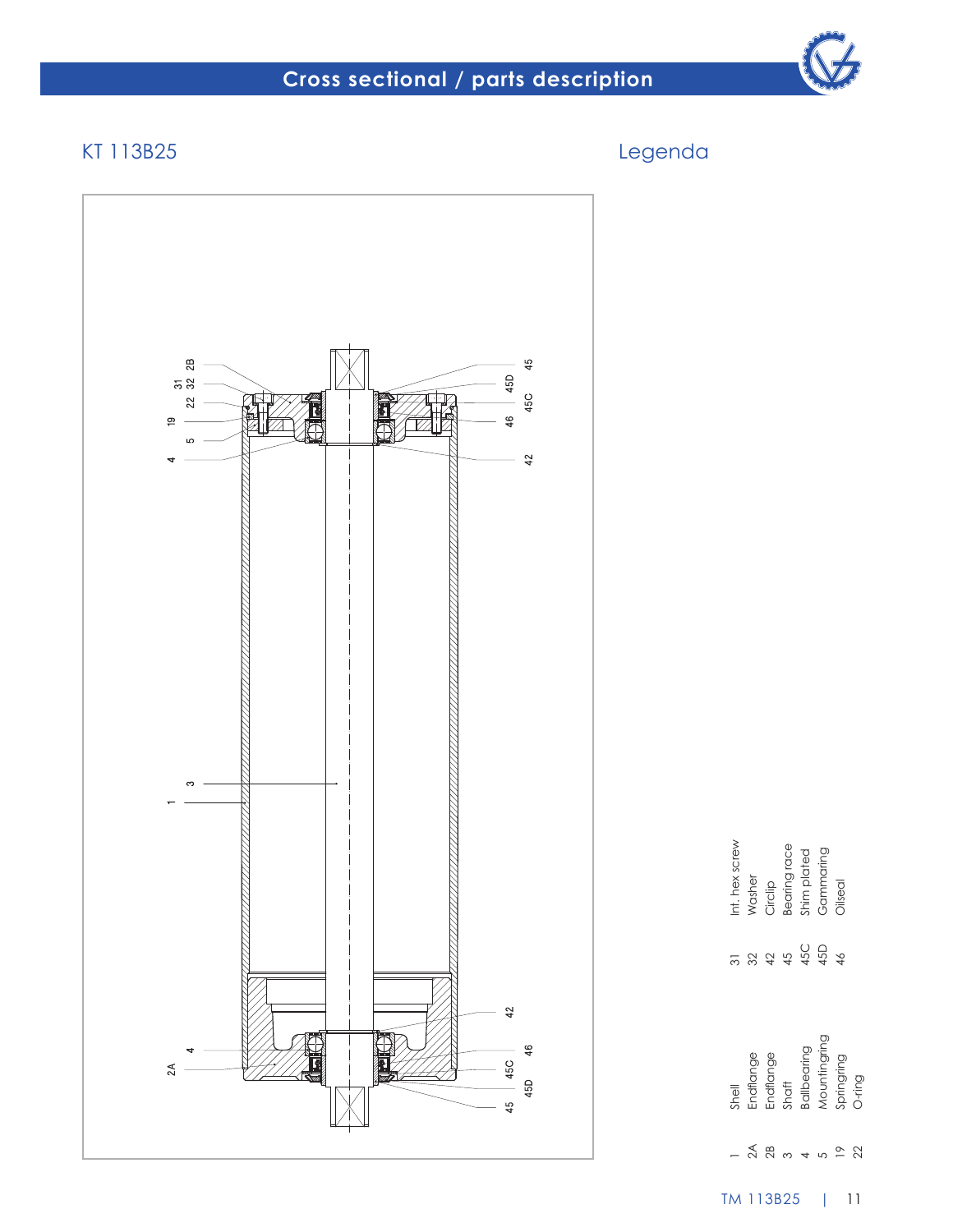#### **Options**

#### **Material**

The external parts of the Drummotor are made from mild steel and cast iron. Depending on the application it is also possible to manufacture in stainless steel (complete or part). You can choose between stainless steel 304 (general food industry) and stainless steel 316 (salt water applications).

#### Backstop - Brake

If an inclined belt conveyor is stopped fully loaded, it could run backwards.

To prevent this we can install a backstop. One of the bearings in the Drummotor is replaced by a one way bearing. The way this bearing is installed determines the direction of rotation of the drum. TBRH indicates a cw rotation and TBLH ccw.

In situations where a Drummotor needs to be able to drive in both directions it is not possible to use a backstop. In this case we use a brake. When an declined belt or a horizontal belt needs to be stopped quickly to pick or place items a brake is the best solution.

#### Inclined position

Sometimes a Drummotor needs to be installed on an inclined or even vertical position. This is possible, but we need to make adjustments to the oil level in the drum as the oil will flow to the lower side of the Drummotor causing the top bearing to run without lubrication. To prevent problems we will need to know the installation angle so we can fill the drum with extra oil and fit a double sealed bearing on the upper side.

#### Thermal protection

A Van der Graaf Drummotor can be fitted with thermal protection. This consists of either a thermistor (PTC) or bi-metal (klixon). We install these on each phase of the electric motor.

#### Encoder - Sensor bearing

In certain applications it is required to measure the speed or position of a conveyor belt. For this type of application we can install an encoder or sensor bearing to accurately measure rotational speed of the Drummotor.

The accuracy needed will determine the type of encoder or sensor used.

## Lagging

The power produced by the Drummotor has to be transferred to the belt and lagging is used to give more friction between the Drummotor and the conveyor belt. Van der Graaf can fit your Drummotor with different kinds of lagging.

There is a difference between cold and hot vulcanised lagging. Cold vulcanised means the lagging is glued to the Drummotor usually in sheet form and the join 'welded' together. Hot vulcanising is a process where the shell is wrapped around with thin layers of rubber. The shell with the rubber is then baked in an autoclave fusing the layers together creating a seamless finish.

It is possible to cut grooves (e.g chevron or diamond) in the lagging.

#### **Sprockets**

Do you wish to use a Drummotor to drive modular belts? Van der Graaf can help you! Fitting sprockets suitable for various types of modular belts is a simple solution. The Drummotor is manufactured with a cylindrical shell and machined with a patented 'keying' system. The sprockets are simply 'slid' on and locked securely into position.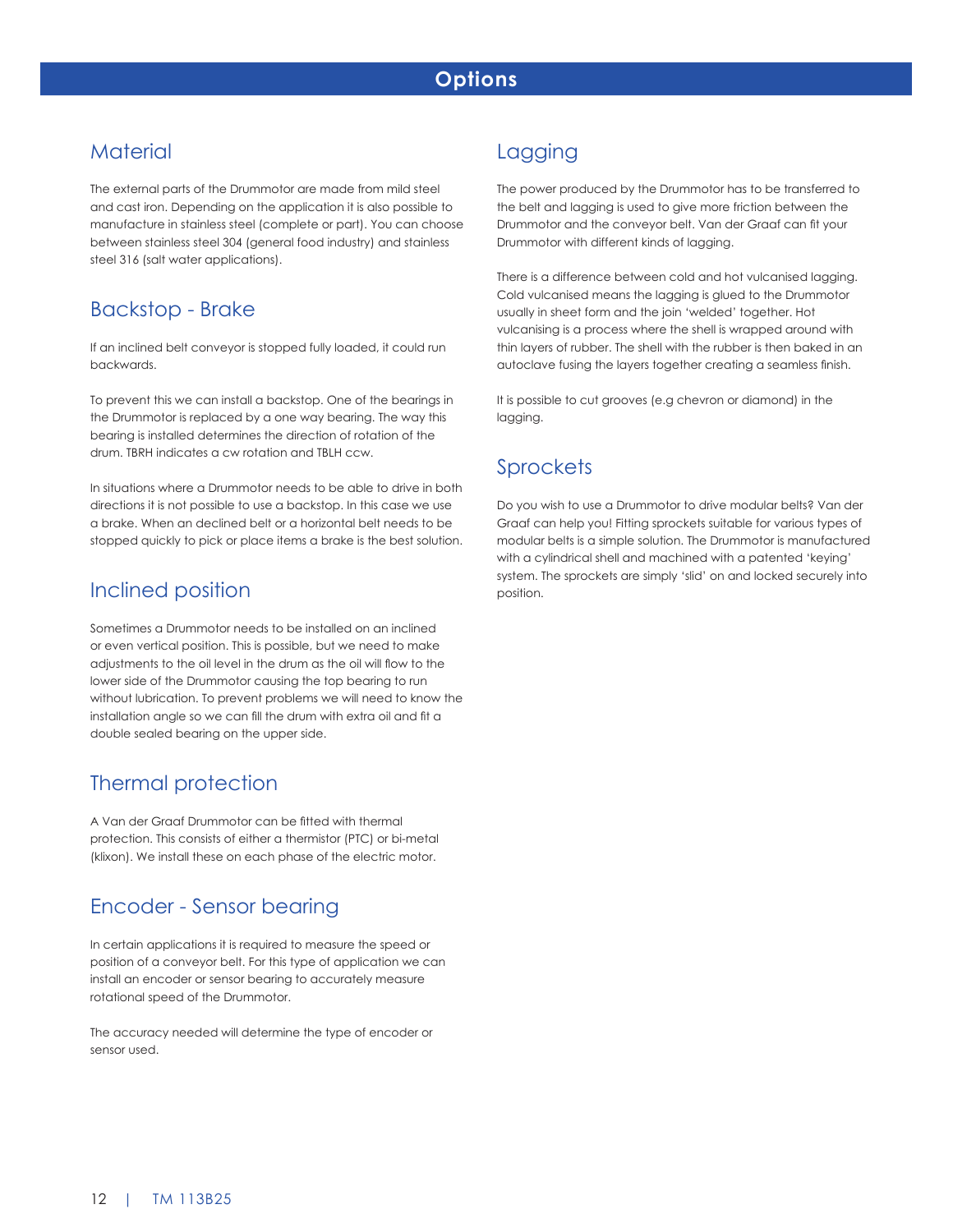



#### Sealings for mild steel Drummotors and Taildrums

RB sealing - IP 66



This is Van der Graaf's standard sealing. This type of sealing will work in most conditions.

#### RBS sealing - IP 66



This sealing is specifically designed for those applications where high water pressure is used for cleaning.

HD sealing - IP 66



This sealing is designed for abrasive applications, like sand, gravel and soil.

### Sealings for stainless steel Drummotors and Taildrums

CR sealing - IP 66



This is our standard sealing for stainless steel Drummotors, a very effective, multi labyrinth sealing.

UW sealing - IP 68



This sealing is suitable for under water applications. The maximum depth is approx 2,5 m.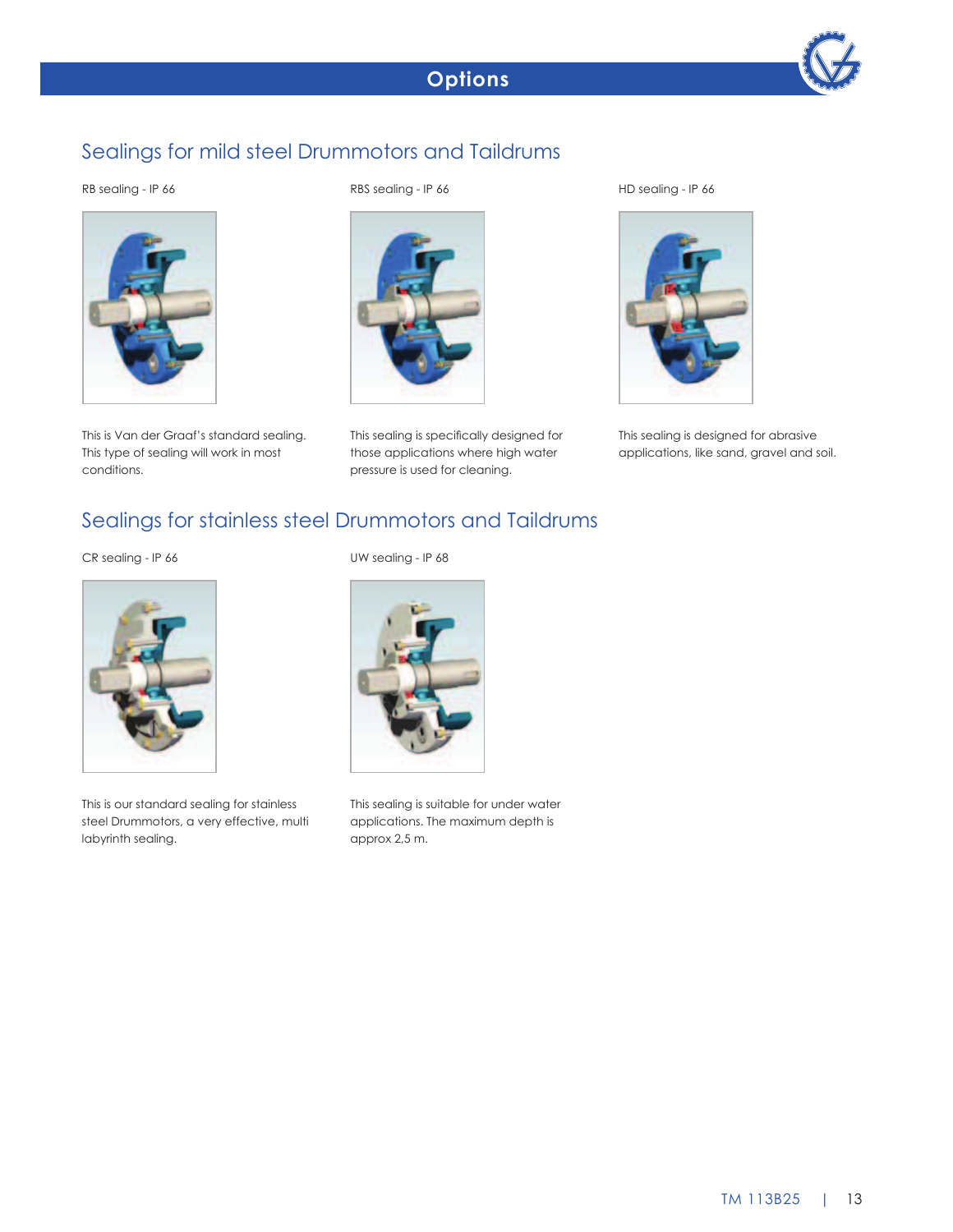# **Options**

| <b>Specification</b>                    | <b>Standard</b>   | <b>Optional</b>                              |
|-----------------------------------------|-------------------|----------------------------------------------|
| <b>Construction</b>                     |                   |                                              |
| Shafts and bolts                        | Mild steel        | Stainless steel                              |
| Endflanges                              | Cast iron         | Stainless steel                              |
| Shell                                   | Mild steel        | Stainless steel                              |
| Junctionbox                             | Polyamide         | Cast iron or<br>stainless steel              |
| Cable                                   |                   | Shielded or non-shielded                     |
| Sealing mild steel                      | RB                | RBS, HD                                      |
| Sealing stainless steel                 | <b>CR</b>         | UW                                           |
| <b>Shell</b>                            |                   |                                              |
| Crowned                                 | $\bullet$         |                                              |
| Cylindrical                             |                   |                                              |
| <b>Balanced</b>                         |                   |                                              |
| Lagging, cold vulcanised                |                   |                                              |
| Lagging, hot vulcanised                 |                   |                                              |
| Lagging, FDA approved                   |                   |                                              |
| Fitted with grooves, patterns           |                   |                                              |
| Sprockets                               |                   |                                              |
| <b>Electro motor</b>                    |                   |                                              |
| Three-phase asynchronous                |                   |                                              |
| Power supply                            | 230/400 V - 50 Hz | Other voltages and<br>frequencies on request |
| Single phase $(230 V - 50 Hz)$          |                   |                                              |
|                                         |                   |                                              |
|                                         |                   |                                              |
| Insulation class                        | F                 | Н                                            |
| Thermal protection                      |                   | <b>Bi-metal or thermistor</b>                |
| Run by frequency inverter               | ٠                 |                                              |
| <b>Other options</b>                    |                   |                                              |
| Food grade oil                          |                   | $\bullet$                                    |
| Backstop, mechanical                    |                   |                                              |
| Brake, electro mechanical               |                   |                                              |
| Clutch brake, electro mechanical        |                   |                                              |
| Inclined or vertical position           |                   |                                              |
| Other facewidth's                       |                   |                                              |
| Different shaft designs                 |                   |                                              |
| Encoder or sensor bearing in drum motor |                   | Sensor bearing                               |
| Encoder or sensor bearing in tail drum  |                   |                                              |
| <b>Certificates</b>                     |                   |                                              |
| $\mathsf{CE}$                           |                   |                                              |
| UL                                      |                   |                                              |
| <b>CSA</b>                              |                   |                                              |
| ATEX zone 22, dust                      |                   |                                              |
| UW Under water application (IP68)       |                   | $\bullet$                                    |